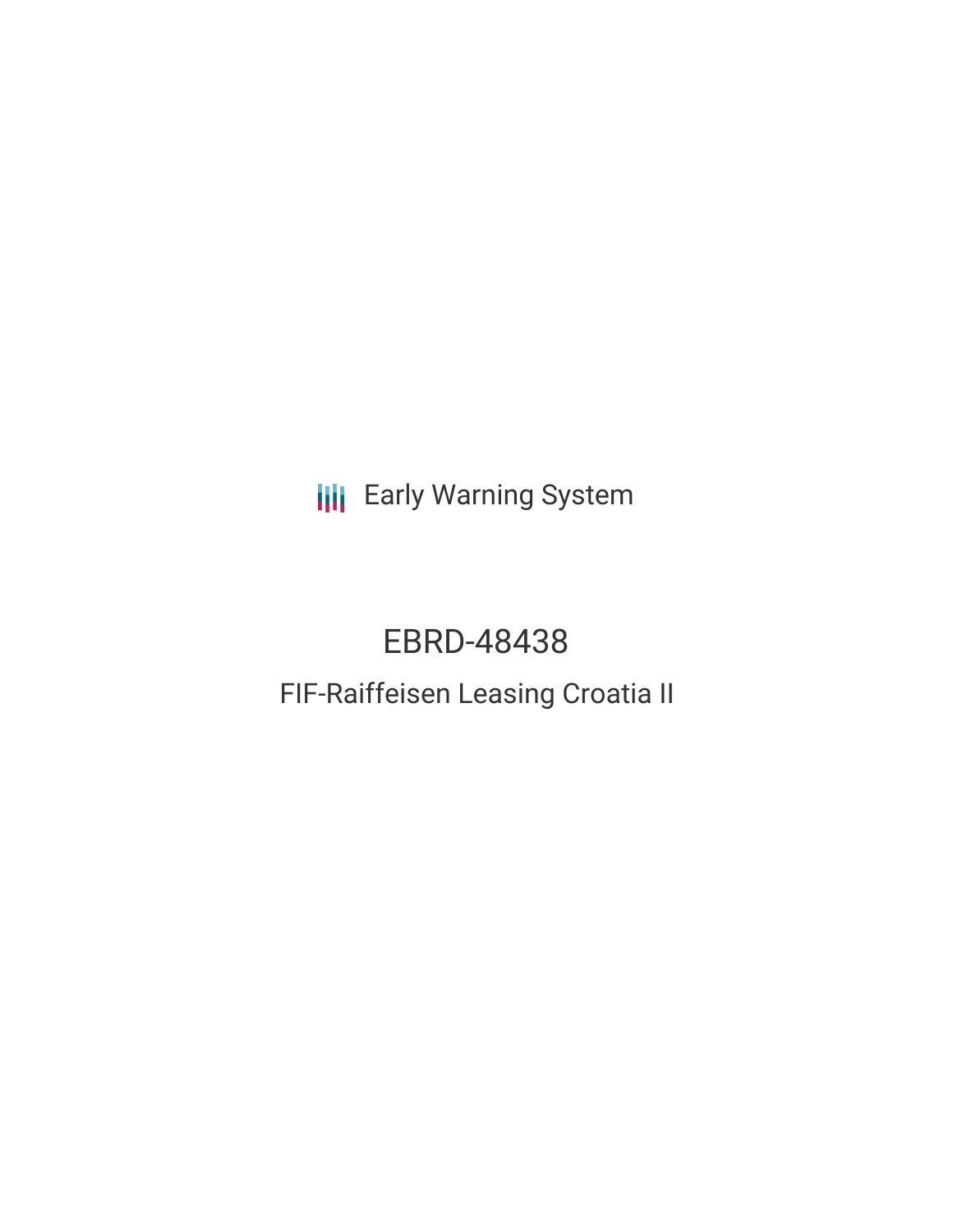

## **Quick Facts**

| <b>Countries</b>               | Croatia                                                 |
|--------------------------------|---------------------------------------------------------|
| <b>Financial Institutions</b>  | European Bank for Reconstruction and Development (EBRD) |
| <b>Status</b>                  | Active                                                  |
| <b>Bank Risk Rating</b>        | FI                                                      |
| <b>Voting Date</b>             | 2016-06-08                                              |
| <b>Borrower</b>                | Raiffeisen Leasing Croatia                              |
| <b>Sectors</b>                 | Finance, Industry and Trade                             |
| <b>Investment Type(s)</b>      | Loan                                                    |
| <b>Investment Amount (USD)</b> | $$39.40$ million                                        |
| <b>Project Cost (USD)</b>      | $$39.40$ million                                        |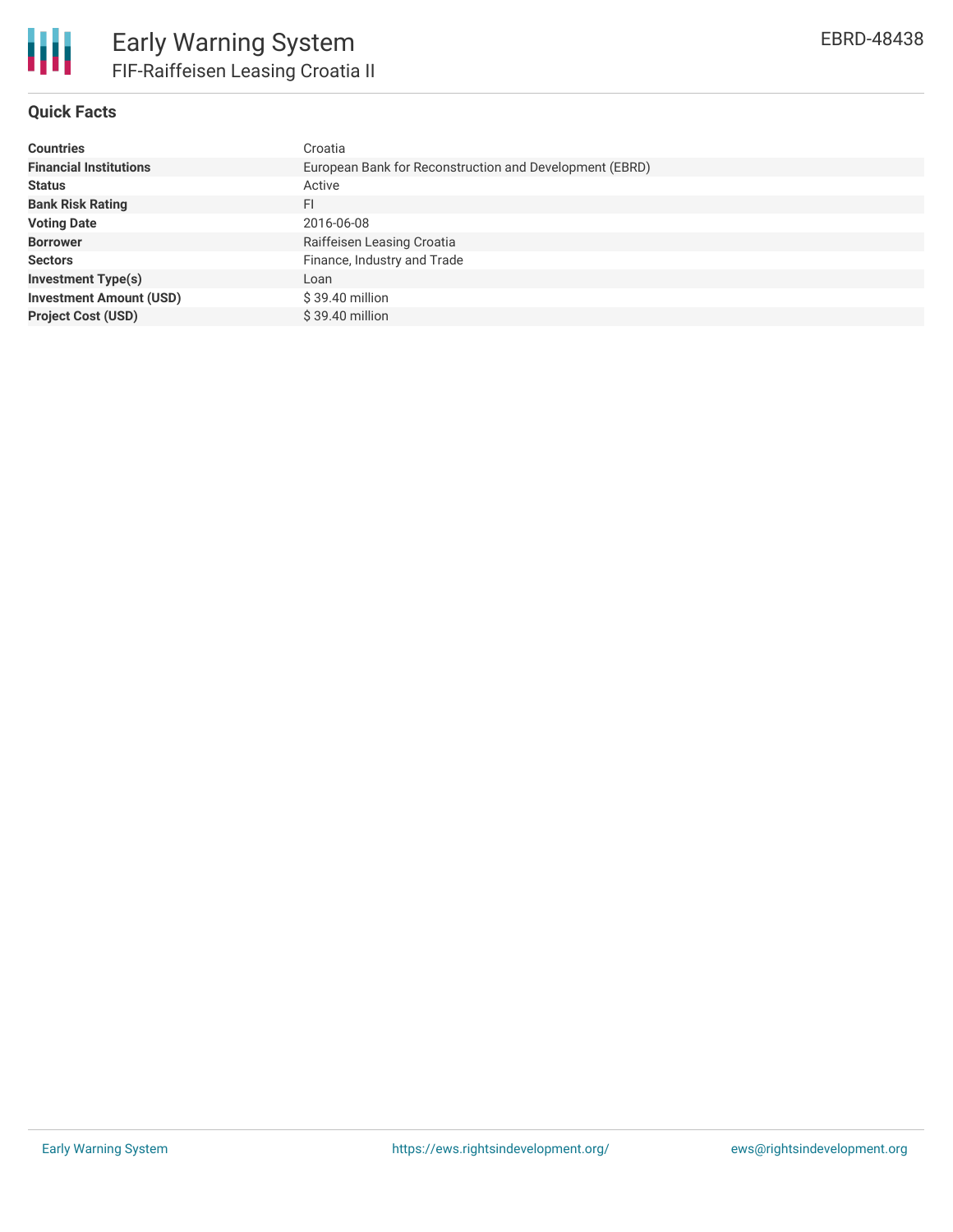

## **Project Description**

This project finances Raiffeisen Leasing Croatia to provide leases to small and medium-sized enterprises, specifically for equipment, light commercial vehicles, trucks and trailers.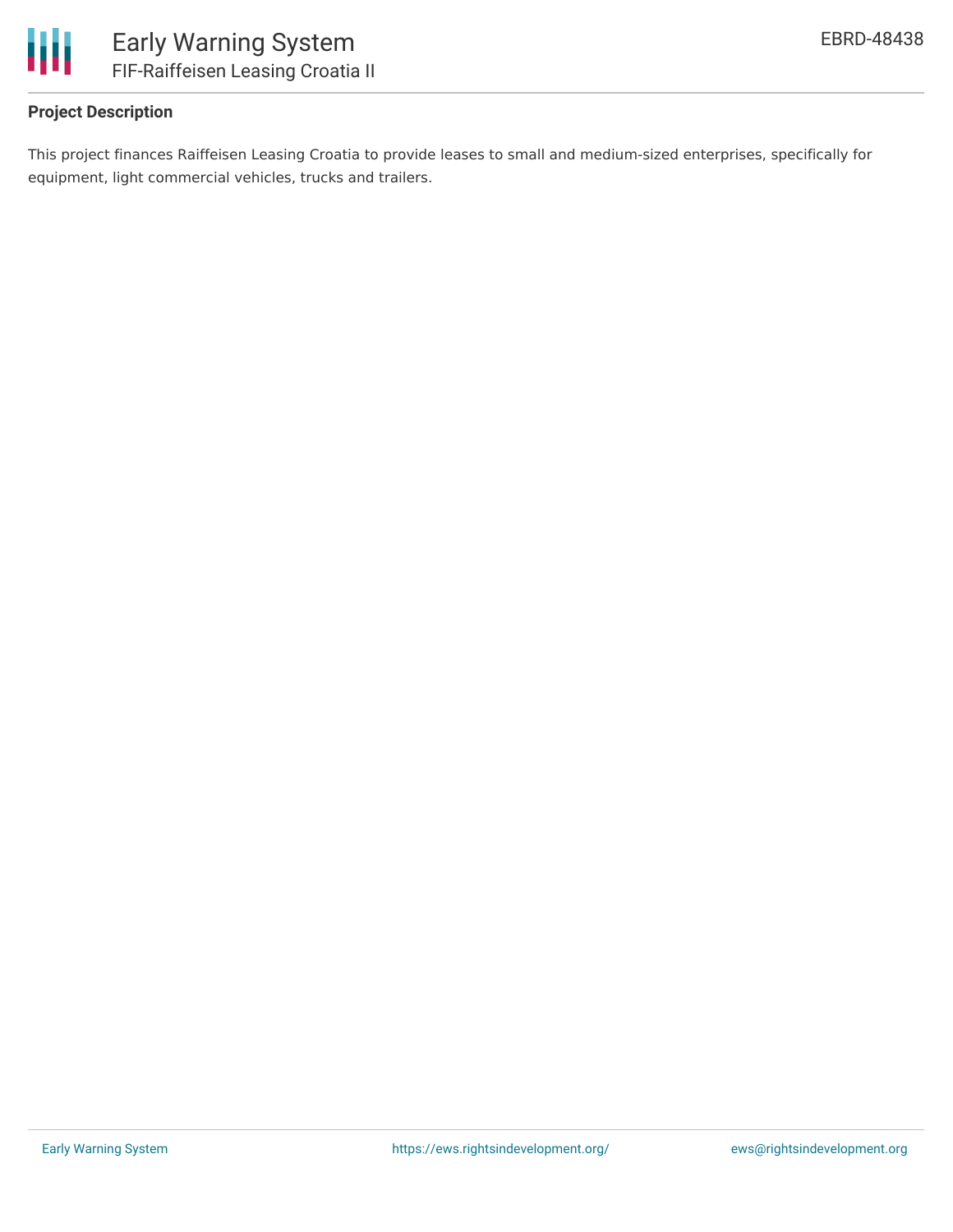

#### **Investment Description**

European Bank for Reconstruction and Development (EBRD)

At least 30% of the facility will be used to provide lease financing to eligible small and medium-sized enterprises operating in underserved regions (i.e. outside of the capital city of Zagreb).

Raiffeisen Leasing Croatia, a wholly owned subsidiary of the Raiffeisen Leasing International GmbH and Raiffeisenbanak Austria d.d., is the third largest leasing company in Croatia holding 8.5% market share. As of 31 December 2015 Raiffeisen Leasing Croatia total assets stood at €195 million, whereas equity amounted to €18.1 million.